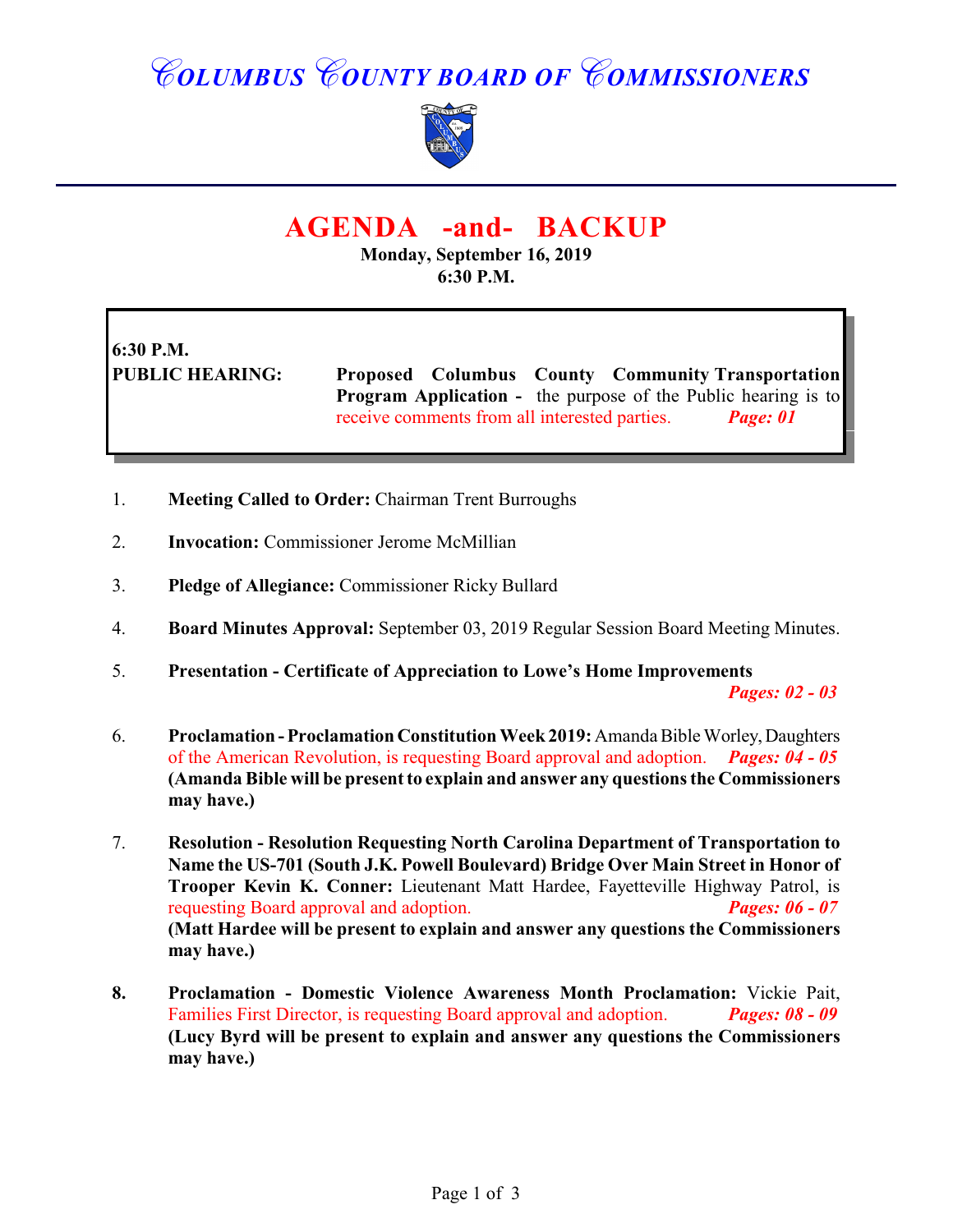- 9. **Soil and Water Conservation Acceptance and Approval of Additional Storm Debris Funds:** Edward E. Davis, Director/District Conservation Technician, is requesting Board acceptance and approval of additional storm debris funds. *Page: 10* **(Edward Davis will be present to explain and answer any questionsthe Commissioners may have.)**
- 10. **Public Transportation Chairman to Sign Resolution and All Related Documents for Transportation Grant for FY 20-21:** Joy Jacobs, Transportation Director, is requesting Board approval for Chairman to sign all pertinent documents. **(The required Public Hearing was conducted at 6:30 P.M., on this date before the Meeting)** *Pages: 11 - 25* **(Joy Jacobs will be present to explain and answer any questions the Commissioners may have.)**
- 11. **Finance - Departmental Update:** Bobbie Faircloth, Finance Director, will deliver a departmental update on Finance's departmental activities. *Page: 26*  **(Bobbie Faircloth will be present to deliver update and answer any questions the Commissioners may have.)**
- 12. **Finance First Bank for Interim Financing of Whiteville City Schools:** Bobbie Faircloth, Finance Director, is requesting Board approval of First Banking for the interim financing of Whiteville City Schools. *Pages: 27 - 28* **(Bobbie Faircloth will be present to explain and answer any questions the Commissioners may have.)**
- 13. **Social Services Monthly Administrative Update:** Algernon McKenzie, Social Services Director, will deliver the Monthly Administrative Update. *Pages: 29 - 36* **(Algernon McKenzie will be present to deliver update and answer any questions the Commissioners may have.)**

#### **RECESS REGULAR SESSION and enter into COMBINATION MEETING of COLUMBUS COUNTY WATER and SEWER DISTRICTS I, II, III, IV and V BOARD MEETING:**

14. **Columbus County Water and Sewer Districts I, II, III, IV and V - Approval of Board Meeting Minutes:**

September 03, 2019 **Combination Meeting** of Columbus County Water and Sewer Districts I, II, III, IV and V Board Meeting **(5 sets)**

#### **ADJOURN COMBINATION MEETING of COLUMBUS COUNTY WATER and SEWER DISTRICTS I, II, III, IV and V BOARD MEETING and resume REGULAR SESSION:**

- 15. **Consent Agenda Item:** Tax Releases and Refunds. *Pages: 37 43*
	-

- 16. **Public Input**
- 17. **Columbus County Schools Exchange of Real Property Cerro Gordo Elementary School:** Michael H. Stephens, County Manager, is requesting Board approval of the exchange of 1.58 acres for 6.70 acres for the Cerro Grodo Elementary School site.

*Pages: 44 - 46*

**(Michael Stephens will be present to explain and answer any questions the**